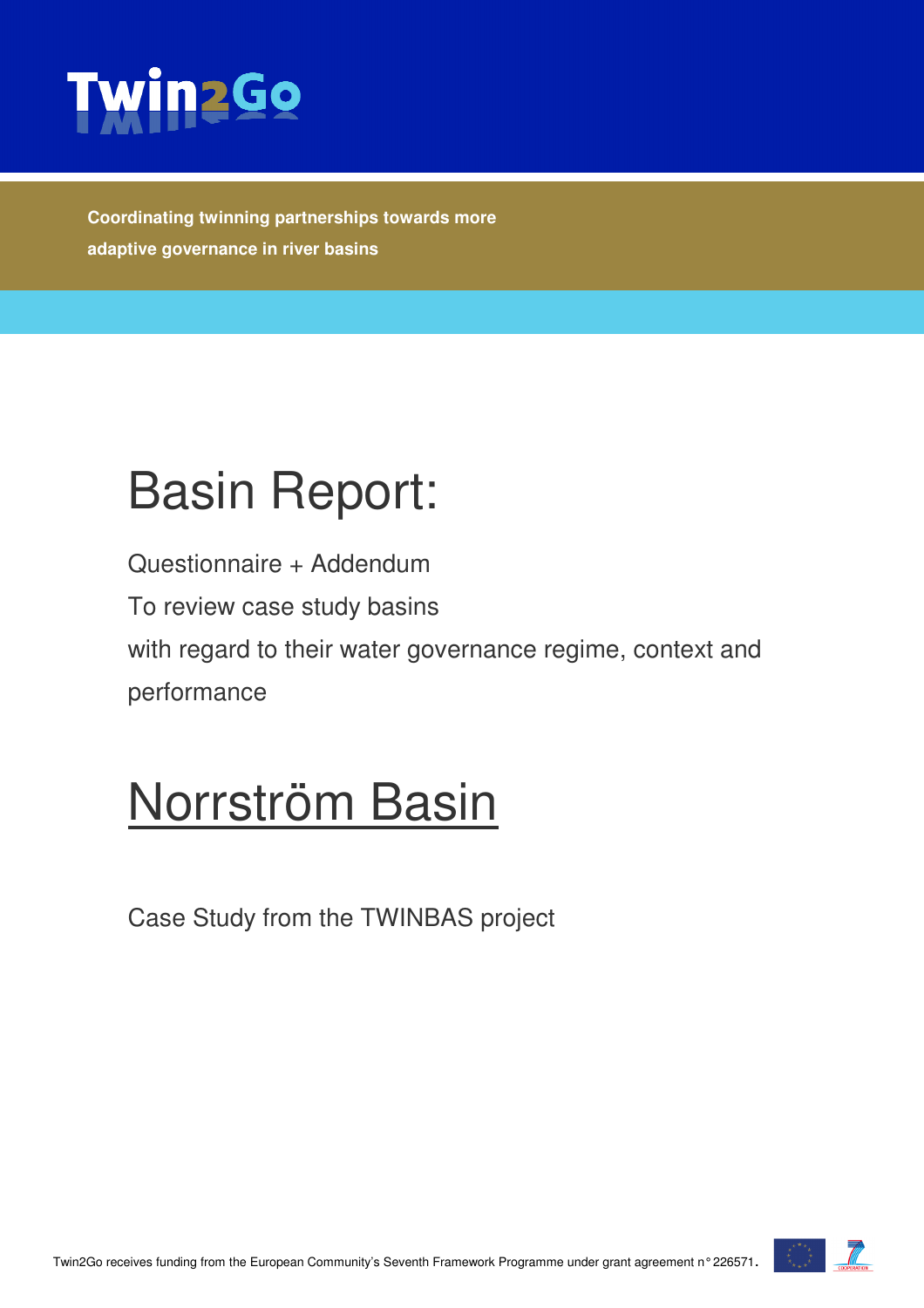

#### **About this questionnaire**

This questionnaire was developed within the scope of the Twin2Go project. It serves to record case study data about a river basin's water governance regime, its context and its performance. An explanation of the indicators, pre-defined scores and potential data sources is provided in the guidance on this questionnaire. (Twin2Go, Guidance on the Questionnaire of the Twin2Go - Case Study Review Workshops. 13/03/10).

Scores to each of the indicators are assigned according the suggested score scheme proposed in the guidance. In the case of numerical indicators like indices, the numerical values are added in brackets after the score, e.g. "B (0.178)" or "C (12,534)". For a better understanding of the recorded issue, additional information is added in the "comments" column.

- If not specified differently, the indicators refer to the national part of the basin of interest. The report only considers the national part of the basin.
- $\cdot \cdot$  In general, you should check the GWP toolbox for papers, reports, etc. as data sources of your region, especially with regard to the water governance regime.

The questionnaire was completed by Twin2Go staff in collaboration with local experts previously involved in TwinBas.

Based on the preliminary synthesis results and discussion during the Twin2Go synthesis workshop (Stockholm, 01-02/09/10) an addendum was made with some additional parameters. This addendum has been filled by the same experts.

**The resulting data will be post-processed and added to the Twin2Go database. Should you feel these scores do not reflect the situation of the basin accurately, or want to contest any of the information included, you may contact the project organisers. Contact information as well as additional information regarding the project and the results can be found on www.twin2go.eu.** 

**Names of participating experts have been removed for confidentiality purposes.**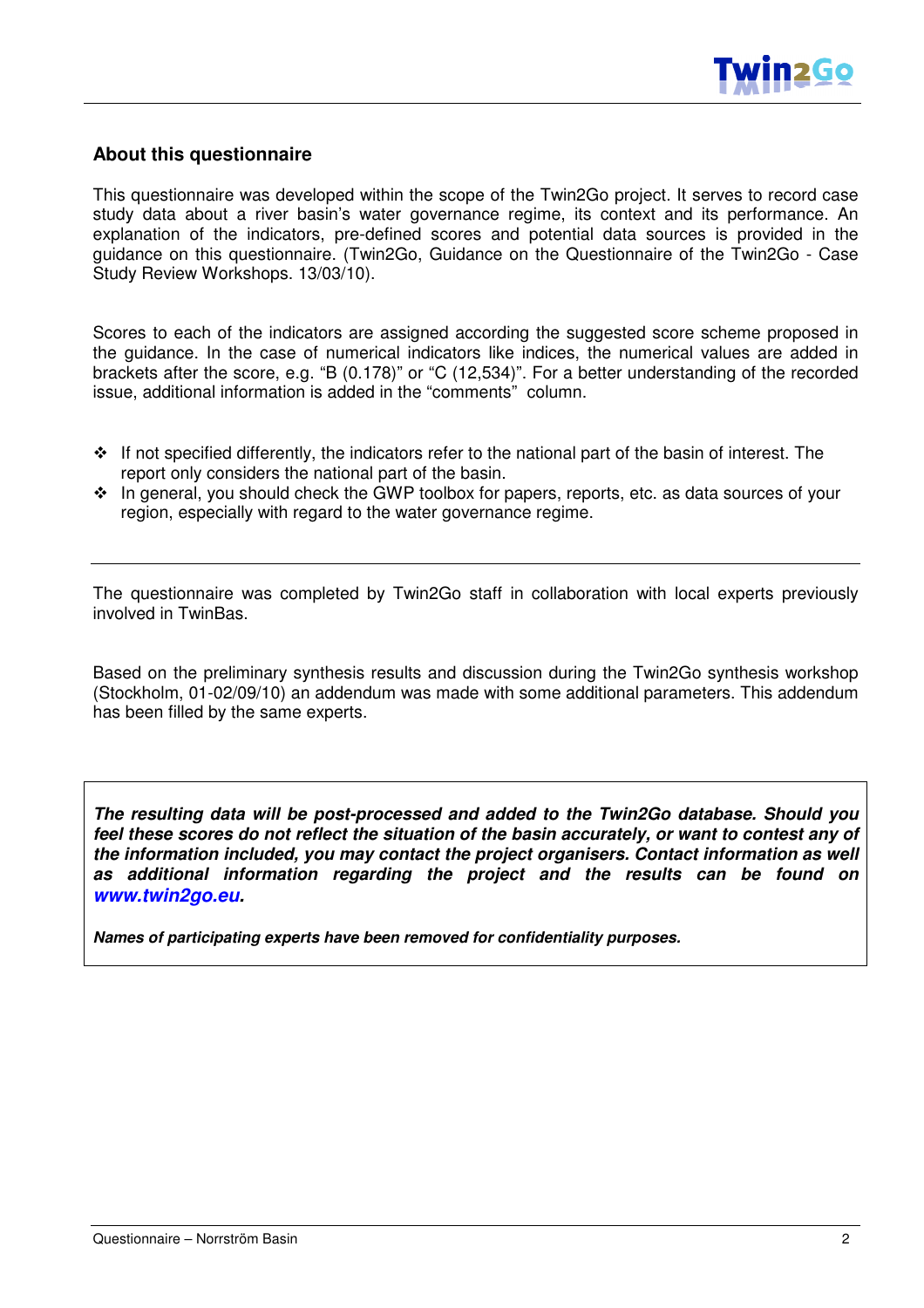#### **Table of Contents**

| a) Water policy, institutional & legal framework (formal and informal)                                                                              | 4 |
|-----------------------------------------------------------------------------------------------------------------------------------------------------|---|
| b) Formalisation of IWRM principles & Millennium Development Goals                                                                                  | 6 |
| c) Decision making regarding uncertainties                                                                                                          | 7 |
| II) Actor networks with emphasis on the role and interactions of state and non-state actors and power<br>a) Cooperation and coordination structures | 7 |
| b) Information sharing via formal rules, dependency relationships etc.                                                                              | 8 |
| III) Multi-level interactions across administrative boundaries and vertical integration across levels and horizontal<br>a) Centralisation           | 8 |
|                                                                                                                                                     |   |
|                                                                                                                                                     |   |
|                                                                                                                                                     |   |
|                                                                                                                                                     |   |
|                                                                                                                                                     |   |
|                                                                                                                                                     |   |
|                                                                                                                                                     |   |
|                                                                                                                                                     |   |
|                                                                                                                                                     |   |
|                                                                                                                                                     |   |
|                                                                                                                                                     |   |
|                                                                                                                                                     |   |
|                                                                                                                                                     |   |
|                                                                                                                                                     |   |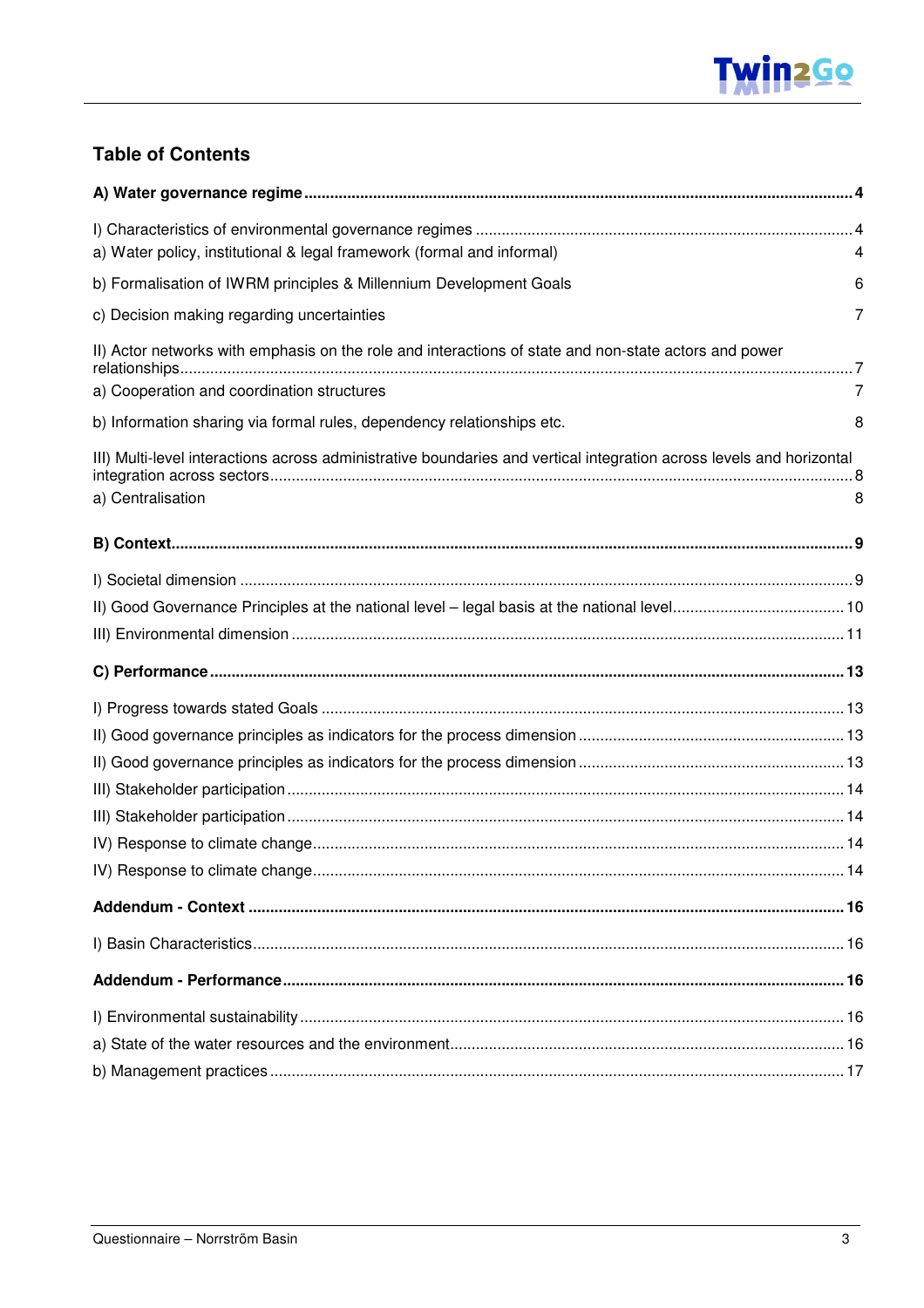

#### **A) Water governance regime**

| No. | <b>Indicator</b>                                                                                | <b>Score</b> | <b>Comments</b>                                                                                                                                                                                                                                                                                                                                                                  |
|-----|-------------------------------------------------------------------------------------------------|--------------|----------------------------------------------------------------------------------------------------------------------------------------------------------------------------------------------------------------------------------------------------------------------------------------------------------------------------------------------------------------------------------|
|     | I) Characteristics of environmental governance regimes                                          |              |                                                                                                                                                                                                                                                                                                                                                                                  |
|     | a) Water policy, institutional & legal framework (formal and informal)                          |              |                                                                                                                                                                                                                                                                                                                                                                                  |
| 1.  | <b>Domestic water legislation</b><br>(laws, by-laws, etc.) in place?                            | A            | Environmental Code (main water law, includes water quality, nature preservation, responsibilities<br>for emissions and procedures for different operator to get licenses, and inspection and control)<br>Planning and building act (includes land and water planning)<br>Water-service act (includes water supply and sewage water treatment, responsibilities and<br>financing) |
| 2.  | <b>Domestic Water Law: Public</b><br>character of water and legal<br>status of water use rights | A/B          | Environmental regulation is possible, but it also relates to present conditions of water resources<br>and quality, and therefore is not used to a large extent everywhere.                                                                                                                                                                                                       |
| 3.  | <b>Domestic Water Law: Explicit</b><br>recognition of traditional and<br>indigenous water uses  | C            | Historically important buildings such as old hydro power plants and dams are protected by law to<br>some extent                                                                                                                                                                                                                                                                  |
| 4.  | Domestic Water Law: On flow<br>availability, third party rights<br>and ecological requirements  | A            | Water supply and hydro power plants and other water users needs in general permissions to use<br>water. Most permits were given prior to the current legislation in Sweden, when ecological values<br>were not taken into consideration.                                                                                                                                         |
| 5.  | Integration of domestic water<br>legislation                                                    | A            | Fully integrated in law. Activities under other laws needs to support environmental quality according<br>to the Environmental Code, and/or get permits according to the Environmental Code                                                                                                                                                                                       |
| 6.  | Multilevel structure of domestic<br>water legislation and<br>subsidiarity                       | A            | Sweden has a multilevel law system with laws (Parliament), Ordinances (Government) and<br>Regulations (Central Agencies).                                                                                                                                                                                                                                                        |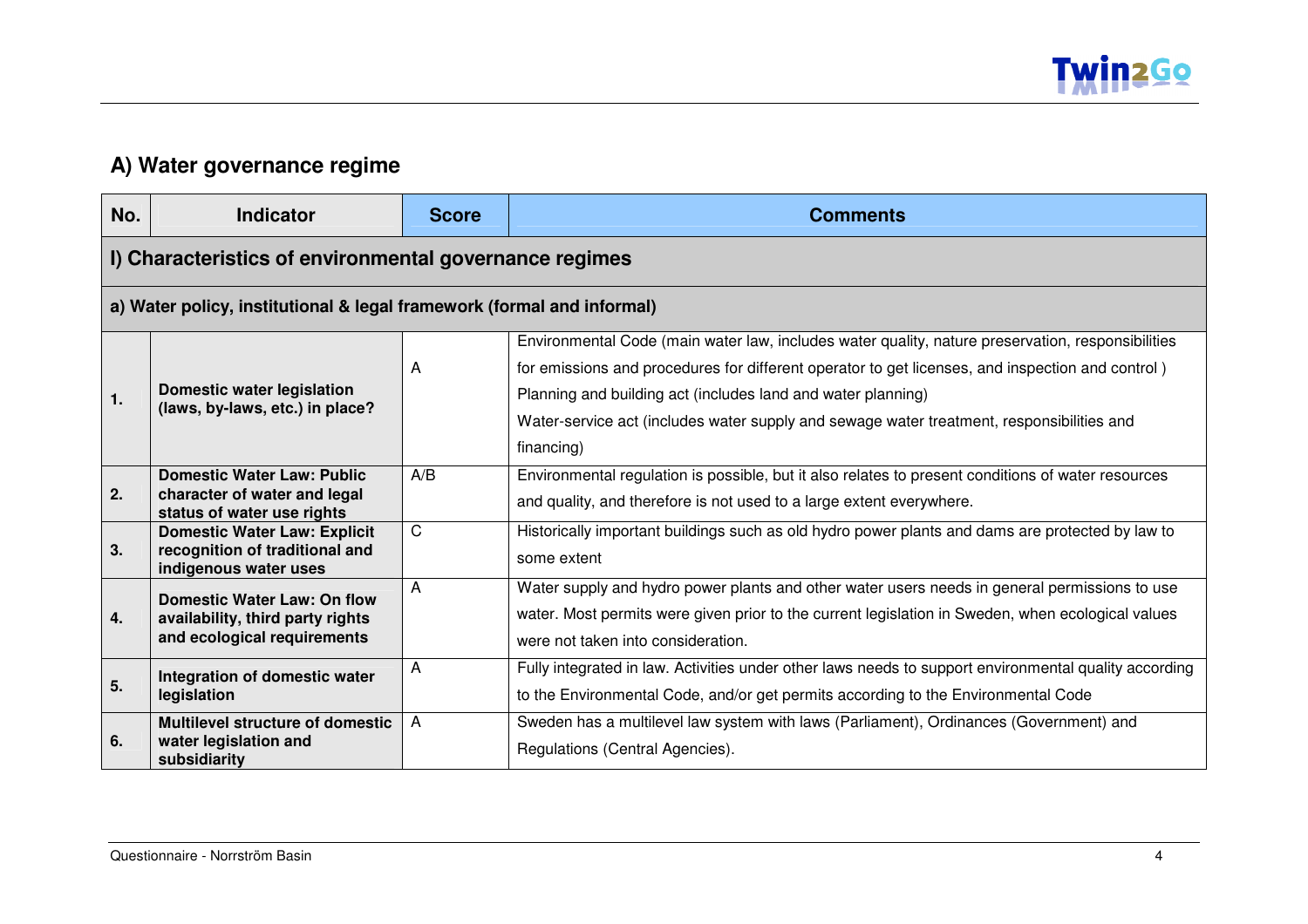

| No.             | <b>Indicator</b>                                                                                                           | <b>Score</b> | <b>Comments</b>                                                                                                                                                                                                                                                                                                                                                                                                                                                                                                                                                                                                                    |
|-----------------|----------------------------------------------------------------------------------------------------------------------------|--------------|------------------------------------------------------------------------------------------------------------------------------------------------------------------------------------------------------------------------------------------------------------------------------------------------------------------------------------------------------------------------------------------------------------------------------------------------------------------------------------------------------------------------------------------------------------------------------------------------------------------------------------|
| 7.              | <b>Existence of formal domestic</b><br>administrative structure for<br>water governance                                    | Α            | Sweden has a multilevel administrative structure for water issues, which mainly follows the general<br>administrative structure - and all organizations have a environment/water responsibility. Parliament<br>and Government overall responsibility for legislation and financing, several National Agencies<br>responsible for different water issues, 5 regional water authorities responsible for setting objectives<br>for water quality and programme of measures, 21 regional County Administrative Boards which are<br>responsible for certain regional water issues, and 290 municipalities responsible for local waters. |
| 8.              | National basin organisation or<br>comparable arrangement                                                                   | B            | 5 regional water authorities responsible for setting objectives for water quality and programme of<br>measures. (also see above)                                                                                                                                                                                                                                                                                                                                                                                                                                                                                                   |
| 9.              | <b>Formalised transboundary</b><br>coordination organisation                                                               |              | Not relevant                                                                                                                                                                                                                                                                                                                                                                                                                                                                                                                                                                                                                       |
| 10 <sub>1</sub> | <b>Formal institution (legislation)</b><br>that prescribes the basin<br>management principle                               | A            | Parliament and Government overall responsibility for legislation and financing, National Agencies<br>responsible for different water issues, 5 regional water authorities responsible for setting objectives<br>for water quality and programme of measures.                                                                                                                                                                                                                                                                                                                                                                       |
| 11.             | Water (basin) strategies,<br>programmes and plans                                                                          | B            | 5 regional water authorities have established formal objectives for water quality, programme of<br>measures and River Basin Management plan, according to the EU Water Framework Directive.                                                                                                                                                                                                                                                                                                                                                                                                                                        |
| 12.             | <b>Financing mechanisms:</b><br>Degree of investment from<br>private sector/ public/ other<br>sources (e.g. international) | A            | Parliament and Government responsibility for state financing, 290 municipalities responsible for<br>local financing, house-holds finance water and sewage services, companies/private finance their<br>own water operations                                                                                                                                                                                                                                                                                                                                                                                                        |
| 13.             | <b>Economic instruments</b><br>Is water for irrigation priced?                                                             | C            | The Environmental Code and other laws sets the objectives and defines polluter/users pay<br>principle, I.e. companies/private finance their own water operations. It also means that irrigation is<br>paid for by the user. In general no subsidies exists, except for EU Common Agriculture Policy.                                                                                                                                                                                                                                                                                                                               |
| 14.             | <b>Economic instruments</b><br>Is water for households priced<br>in urban areas?                                           | B            | Yes, the charged price corresponds to the cost for treatment of fresh water and waste water and<br>their environmental effects.                                                                                                                                                                                                                                                                                                                                                                                                                                                                                                    |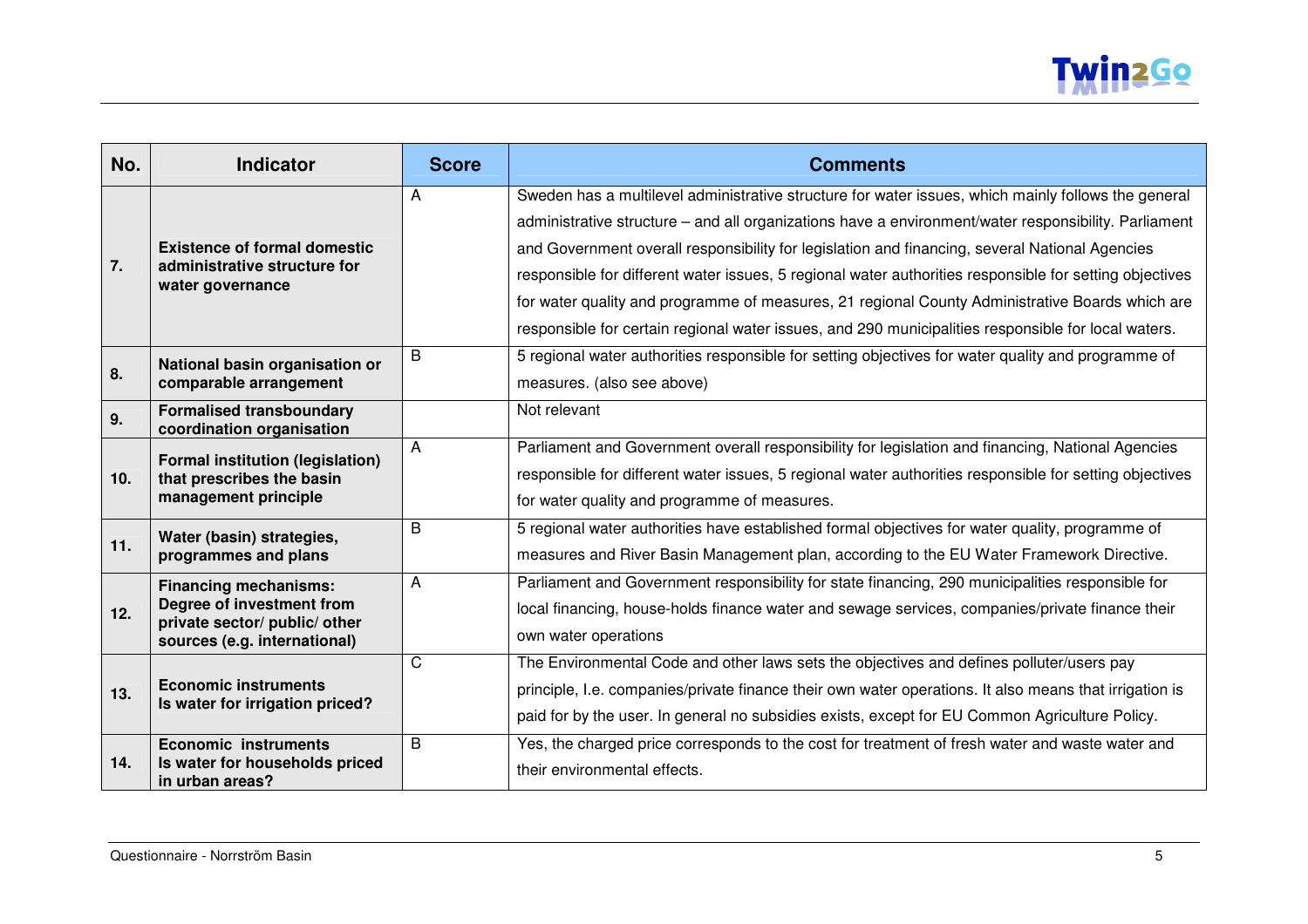

| No.                                                                | <b>Indicator</b>                                        | <b>Score</b> | <b>Comments</b>                                                                                   |
|--------------------------------------------------------------------|---------------------------------------------------------|--------------|---------------------------------------------------------------------------------------------------|
|                                                                    | <b>Economic instruments</b>                             | B            | Yes, the charged price corresponds to the cost for treatment of fresh water and waste water and   |
| 15.                                                                | Is water for industry priced?                           |              | their environmental effects, and if they are water operator of themselves, the pay for all their  |
|                                                                    |                                                         |              | installations, permits and environmental effects.                                                 |
|                                                                    | Tradable permits related to                             | C            | It is possible to buy a permit from permit-holder (usually a part of an estate or a company), but |
| 16.                                                                | water abstraction/use                                   |              | there is not really a market for this (except for hydro-power).                                   |
|                                                                    | Polluter pays principle (related                        | B            | The Environmental Code defines the polluter/users pay principle, and it is widely used for water- |
| 17.                                                                | to water)                                               |              | related issues                                                                                    |
| 18.                                                                | <b>Environmental subsidies</b>                          | A            | In general no subsidies exists, except for EU Common Agriculture Policy.                          |
|                                                                    | (related to water)                                      | $\mathsf C$  | The Environmental Code defines water quality objectives, but ecosystem services is not fully      |
| 19.                                                                | <b>Payment for ecosystem</b>                            |              |                                                                                                   |
|                                                                    | services (related to water)                             |              | defined and implemented.                                                                          |
| 20.                                                                | Tradable permits (related to<br>water quality, maximum, | $\mathsf C$  | The Environmental Code allows permits which can be handle as an "emission-bubble" for several     |
|                                                                    | allowable loads etc.)                                   |              | operators, but these hardly exists in Sweden                                                      |
|                                                                    | Environmental tax (related to                           | C            | No specific taxes are implemented for water, instead PPP according to the Environmental Code      |
| 21.                                                                | water)                                                  |              | defines the full financing responsibility for the operator                                        |
|                                                                    | <b>Presence of substituting</b>                         | A            | Several Universities and Institutions support Agencies, regional and local authorities with       |
| 22.                                                                | informal institutions for<br>management of water        |              | information                                                                                       |
|                                                                    | <b>Presence of complementary</b>                        | B            | Local water organizations exists for about 75% of the Swedish river basins                        |
| 23.                                                                | informal institutions for water                         |              |                                                                                                   |
|                                                                    | management                                              |              |                                                                                                   |
| 23.a                                                               | Case-specific indicator(s)                              |              |                                                                                                   |
| b) Formalisation of IWRM principles & Millennium Development Goals |                                                         |              |                                                                                                   |
| 24.                                                                | <b>Formalised IWRM principles</b>                       | A            | <b>EU Water Framework Directive</b>                                                               |
| 25.                                                                | State of implementation of<br><b>IWRM</b> principles    | A            | Fully implemented                                                                                 |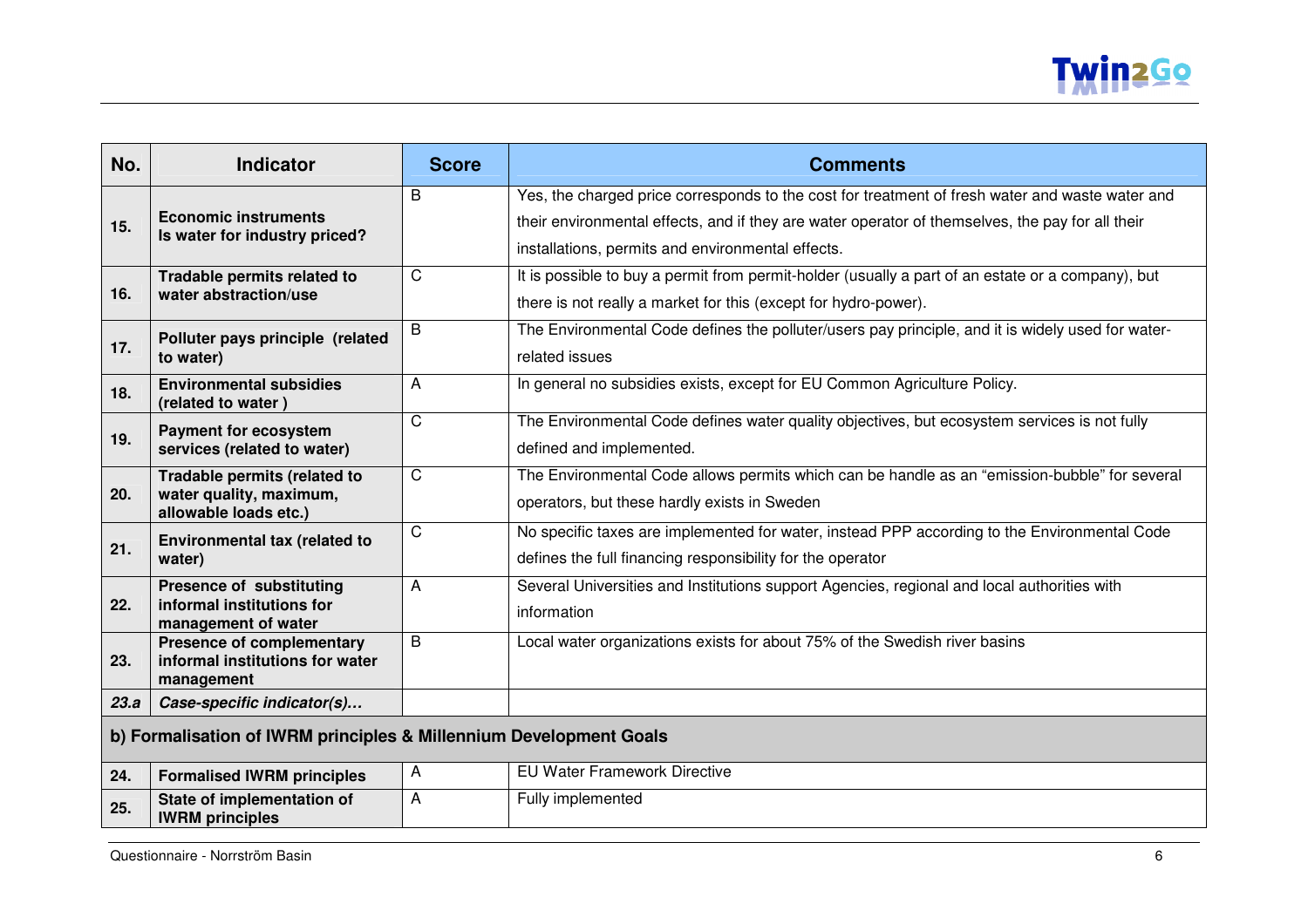

| No.                                                                                                                 | <b>Indicator</b>                                                                                   | <b>Score</b>   | <b>Comments</b>                                                                                                                      |
|---------------------------------------------------------------------------------------------------------------------|----------------------------------------------------------------------------------------------------|----------------|--------------------------------------------------------------------------------------------------------------------------------------|
| 26.                                                                                                                 | <b>Capacity to implement IWRM</b>                                                                  | B              | Fully implemented in the Swedish administrative structure                                                                            |
| 27.                                                                                                                 | Is universal and non-<br>discriminatory access to safe<br>drinking water and sanitation a<br>goal? | A              | Yes, and it is more or less fully implemented. Note that rural households are responsible for their<br>own water and sewage service. |
| 28.                                                                                                                 | Integration of wetlands in<br><b>IWRM and IRBM*</b>                                                | B              | Not fully implemented in Sweden since wetlands are numerous and covers extensive areas in<br>Sweden                                  |
| 28.a                                                                                                                | Case-specific indicator(s)                                                                         |                |                                                                                                                                      |
|                                                                                                                     | c) Decision making regarding uncertainties                                                         |                |                                                                                                                                      |
| 29.                                                                                                                 | <b>General practices for dealing</b>                                                               | A              | By using different models for water flow/floods, emission transport and water quality, in combination                                |
|                                                                                                                     | with uncertainties                                                                                 |                | with long-term monitoring and different quality parameters the overall uncertainties can be analyzed                                 |
| 30.                                                                                                                 | Dealing with uncertainties:<br><b>Reversible and flexible options</b>                              | A              |                                                                                                                                      |
| 31.                                                                                                                 | Dealing with uncertainties:<br><b>Safety margins</b>                                               | A              |                                                                                                                                      |
| 32.                                                                                                                 | Are scenarios used for decision<br>making?                                                         | A              | Yes, for some parts                                                                                                                  |
| 33.                                                                                                                 | <b>Climate risks: Climate</b>                                                                      | $\overline{C}$ | Climate risks models have been established and are under development, general trends and                                             |
|                                                                                                                     | variability and change                                                                             |                | scenarios are described but uncertainties in data on regional and local level are high.                                              |
| 33.a                                                                                                                | Case-specific indicator(s)                                                                         |                |                                                                                                                                      |
| II) Actor networks with emphasis on the role and interactions of state and non-state actors and power relationships |                                                                                                    |                |                                                                                                                                      |
|                                                                                                                     | a) Cooperation and coordination structures                                                         |                |                                                                                                                                      |
|                                                                                                                     |                                                                                                    | B              | In general, vertical coordination is high in the governmental organizations with frequent                                            |
| 34.                                                                                                                 | <b>Vertical coordination</b><br>(governmental)                                                     |                | communication, but communication with the local level (municipalities) are not always efficient                                      |
|                                                                                                                     |                                                                                                    |                | (depending on that the municipalities have very different capacity)                                                                  |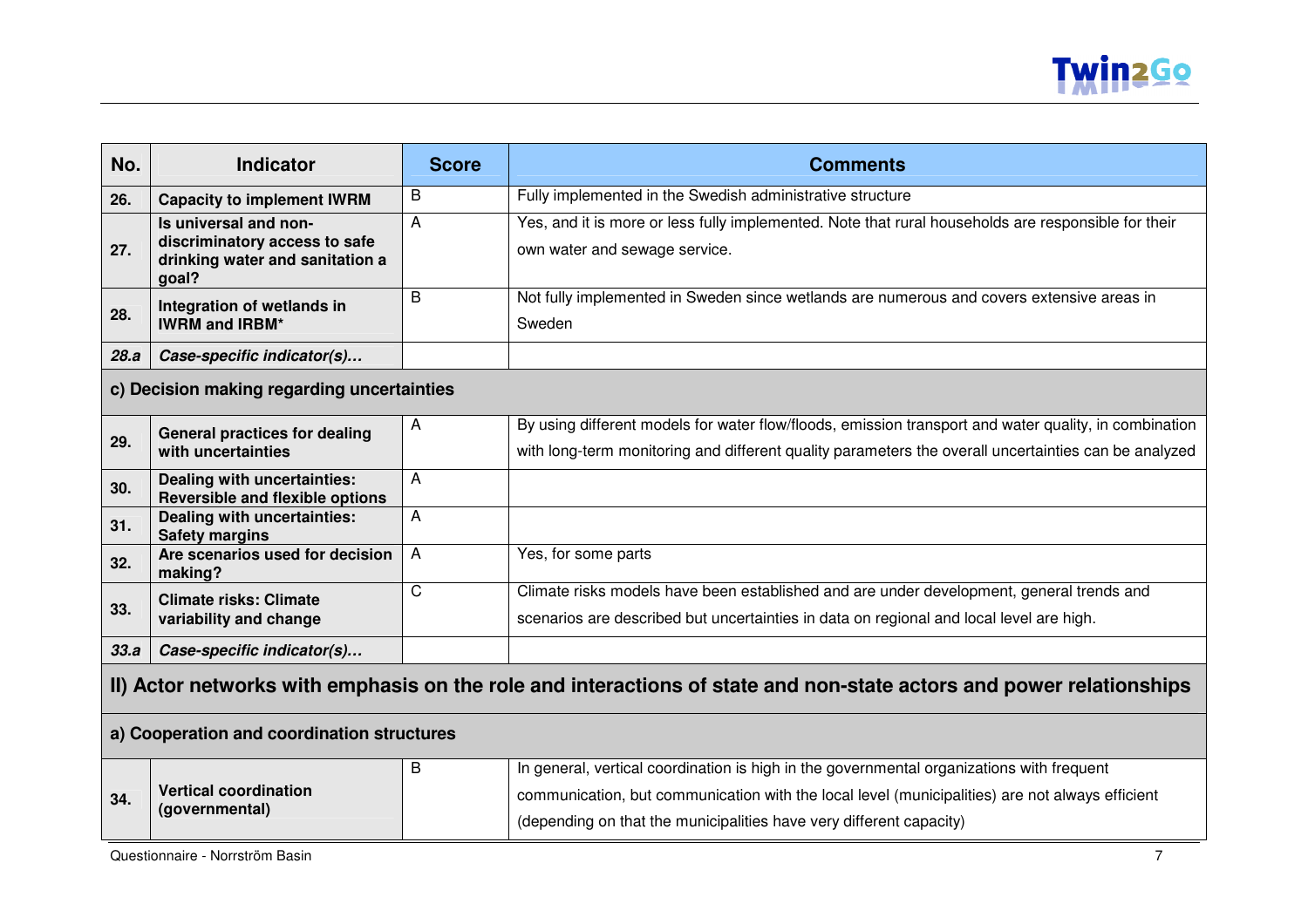

| No.                                                                                                                                                | <b>Indicator</b>                                                                           | <b>Score</b> | <b>Comments</b>                                                                                                                                                                              |  |
|----------------------------------------------------------------------------------------------------------------------------------------------------|--------------------------------------------------------------------------------------------|--------------|----------------------------------------------------------------------------------------------------------------------------------------------------------------------------------------------|--|
| 35.                                                                                                                                                | <b>Horizontal coordination</b><br>(governmental)                                           | A            | Water issues are not fully recognized in other political areas                                                                                                                               |  |
| 36.                                                                                                                                                | Role of local governments                                                                  | B            | the local level (municipalities) are important in the Swedish administrative organization with several<br>roles in water management, however the municipalities have very different capacity |  |
| 36.a                                                                                                                                               | Case-specific indicator(s)                                                                 |              |                                                                                                                                                                                              |  |
|                                                                                                                                                    | b) Information sharing via formal rules, dependency relationships etc.                     |              |                                                                                                                                                                                              |  |
| 37.                                                                                                                                                | Kinds of knowledge included<br>=> Role of experts/ science,<br>local/traditional knowledge | A            | Management to a high degree knowledge based, but still need fore more ecosystem analysis                                                                                                     |  |
| 38.                                                                                                                                                | Access to information =><br>about expert knowledge and<br>management plans                 | A/B          | All public data are public accessible for all citizens, and all water management information are<br>accessible on internet                                                                   |  |
| 38.a                                                                                                                                               | Case-specific indicator(s)                                                                 |              |                                                                                                                                                                                              |  |
| III) Multi-level interactions across administrative boundaries and vertical integration across levels and horizontal<br>integration across sectors |                                                                                            |              |                                                                                                                                                                                              |  |
|                                                                                                                                                    | a) Centralisation                                                                          |              |                                                                                                                                                                                              |  |
| 39.                                                                                                                                                | One level one actor?                                                                       | A            |                                                                                                                                                                                              |  |
| 40.                                                                                                                                                | Degree of centralisation                                                                   | B            | Sweden is in general decentralized with defined responsibilities according to the laws                                                                                                       |  |
| 41.                                                                                                                                                | <b>Technical capacity and economies</b><br>of scale                                        | Α            | High                                                                                                                                                                                         |  |
| 42.                                                                                                                                                | <b>Legal obligations and</b><br>responsibility                                             | Α            | Well defined in the laws                                                                                                                                                                     |  |
| 42.a                                                                                                                                               | Case-specific indicator(s)                                                                 |              |                                                                                                                                                                                              |  |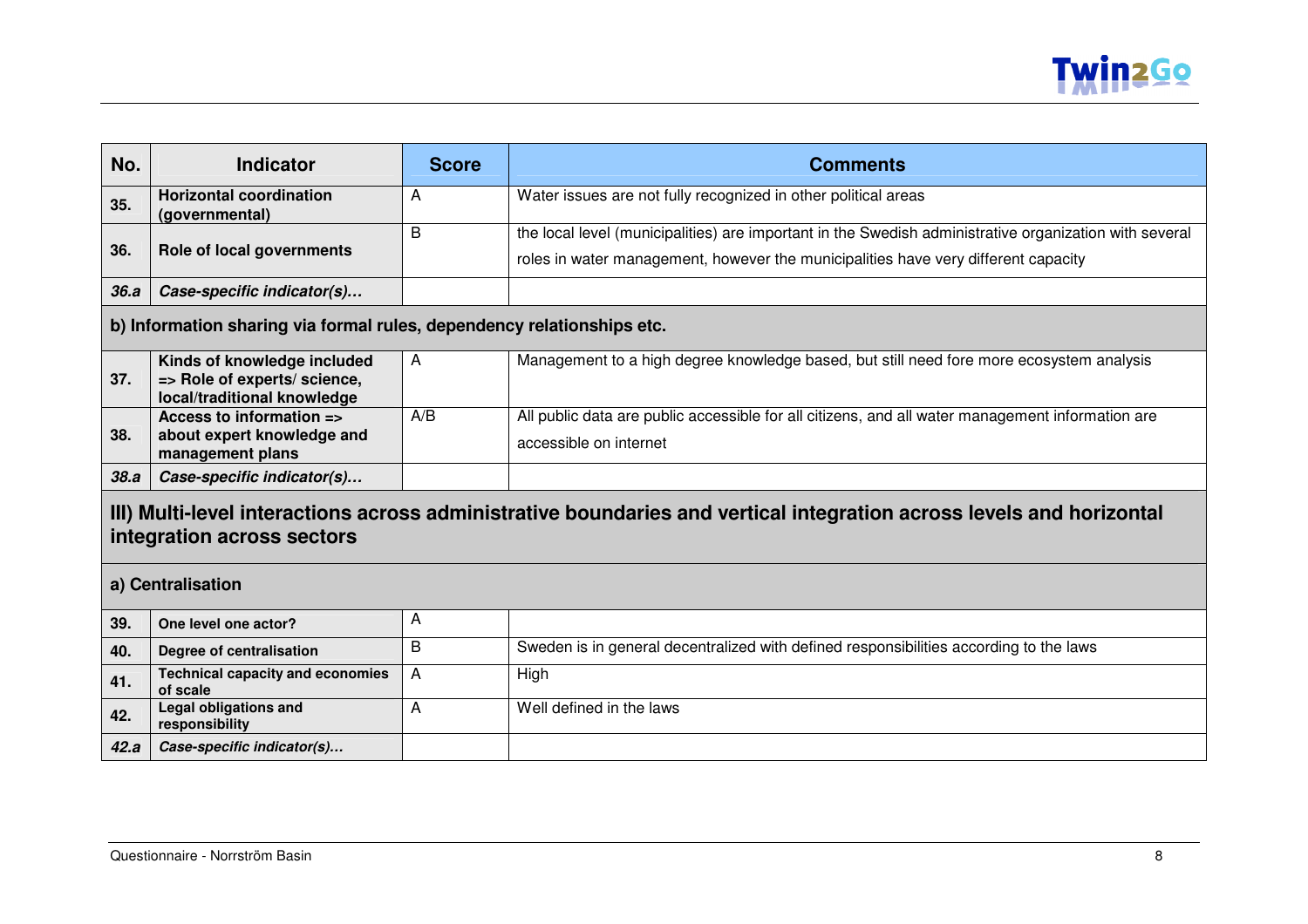

### **B) Context**

| No. | <b>Indicator</b>                                      | <b>Score</b> | <b>Comments</b>                                                                                                                                                                                                                                                                                                                                                                                                                                                                                       |
|-----|-------------------------------------------------------|--------------|-------------------------------------------------------------------------------------------------------------------------------------------------------------------------------------------------------------------------------------------------------------------------------------------------------------------------------------------------------------------------------------------------------------------------------------------------------------------------------------------------------|
|     | I) Societal dimension                                 |              |                                                                                                                                                                                                                                                                                                                                                                                                                                                                                                       |
| 43. | Proportion of the population<br>living in rural areas | 15.7         | Source: United Nations Population Division (2008): World Urbanization Prospects: The 2007<br>revision Population Database, http://esa.un.org/unup/<br>Values for 2005                                                                                                                                                                                                                                                                                                                                 |
| 44. | State of societal development                         | A (0.963)    | Human Development Index<br>Source: UNDP: Human Development Report<br>Values for 2009<br>http://hdrstats.undp.org/en/countries/country fact sheets/cty fs SWE.html                                                                                                                                                                                                                                                                                                                                     |
| 45. | Social sustainability (Gini<br>Index)                 | A (25)       | Gini Index<br>Source: UNDP: Human Development Report 2009,<br>http://hdr.undp.org/en/media/HDR 2009 EN Complete.pdf - Values were calculated based on<br>data by World Bank (2009d)                                                                                                                                                                                                                                                                                                                   |
| 46. | Economic sustainability (e.g.<br>GDP)                 | A (31,995)   | GDP per capita (US-\$, PPP-corrected)<br>Source: World Bank, http://siteresources.worldbank.org/ICPINT/Resources/icp-final-tables.pdf<br>Values for 2005 Gini Index<br>Source: UNDP: Human Development Report 2009,<br>http://hdr.undp.org/en/media/HDR 2009 EN Complete.pdf - Values were calculated based on data<br>by World Bank (2009d) GDP per capita (US-\$, PPP-corrected)<br>Source: World Bank, http://siteresources.worldbank.org/ICPINT/Resources/icp-final-tables.pdf<br>Values for 2005 |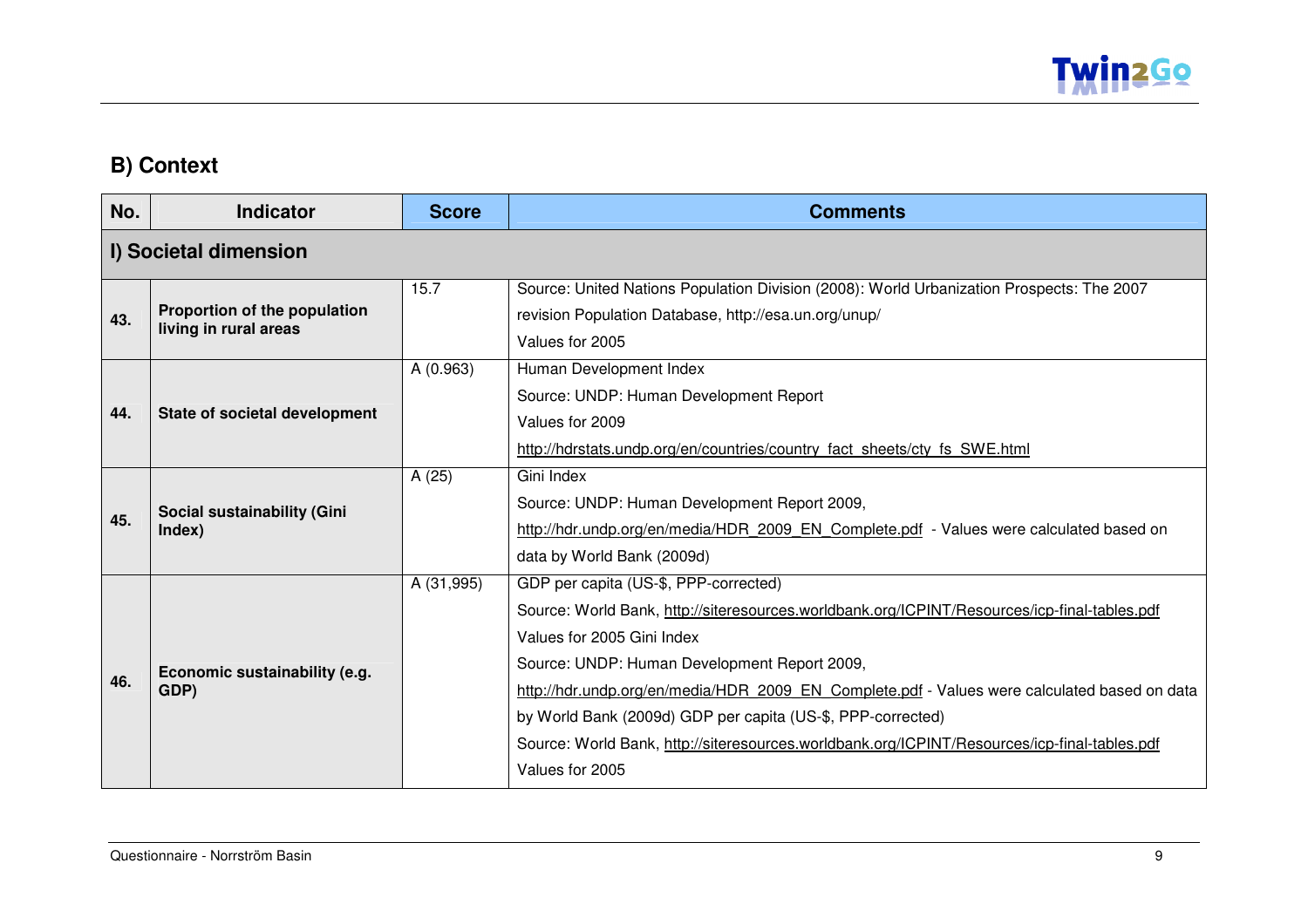

| No.  | <b>Indicator</b>                                                                                                 | <b>Score</b> | <b>Comments</b>                                                                                                                                                                                      |  |  |
|------|------------------------------------------------------------------------------------------------------------------|--------------|------------------------------------------------------------------------------------------------------------------------------------------------------------------------------------------------------|--|--|
| 47.  | <b>Effectiveness of formal</b><br><b>institutions</b>                                                            | A(9.2)       | <b>Corruption Perception Index</b><br>Source: Transparency International,<br>http://www.transparency.org/policy research/surveys indices/cpi/2009/cpi 2009 table<br>Values for 2009                  |  |  |
| 48.  | <b>Trustworthiness of economic</b><br>institutional setting - degree of<br>risk for foreign direct<br>investment | A (AAA)      | Rating by the rating agency "Standards & Poor<br>Source: The Guardian (article from 22.05.2009),<br>http://www.guardian.co.uk/business/2009/may/22/recession-government-borrowing#zoomed-<br>picture |  |  |
| 49.  | Presence of avenues of dissent<br>- press freedom, freedom of<br>speech                                          | A(0,00)      | Press Freedom Index<br>Source: Reporters without Borders, http://www.rsf.org/en-classement1003-2009.html<br>Values for 2009                                                                          |  |  |
| 49.a | Case-specific indicator(s)                                                                                       |              |                                                                                                                                                                                                      |  |  |
|      | II) Good Governance Principles at the national level - legal basis at the national level                         |              |                                                                                                                                                                                                      |  |  |
| 50.  | <b>Participatory regarding</b><br>decision making in the water<br>sector                                         | A            | Public hearings are a custom in Sweden for planning and environment, and open for all citizens<br>comments before decisions                                                                          |  |  |
| 51.  | <b>Transparency regarding water</b><br>allocation                                                                | A            | Open and transparent information, but allocation is not common problem in Sweden                                                                                                                     |  |  |
| 52.  | <b>Effectiveness and efficiency</b><br>regarding decision making in<br>the water sector                          | A            | Efficient and high for issues dealt with within one organization, but harder to handle on River basin<br>level                                                                                       |  |  |
| 53.  | <b>Equitable and inclusive</b>                                                                                   | A            | High                                                                                                                                                                                                 |  |  |
| 54.  | Predictability - with regard to<br><b>IWRM and climate change</b>                                                | B            | IWRM are implemented in the law and partly Climate Change issues, since it has to be considered<br>in the Planning and building act                                                                  |  |  |
| 54.a | Case-specific indicator(s)                                                                                       |              |                                                                                                                                                                                                      |  |  |

Questionnaire - Norrström Basin 10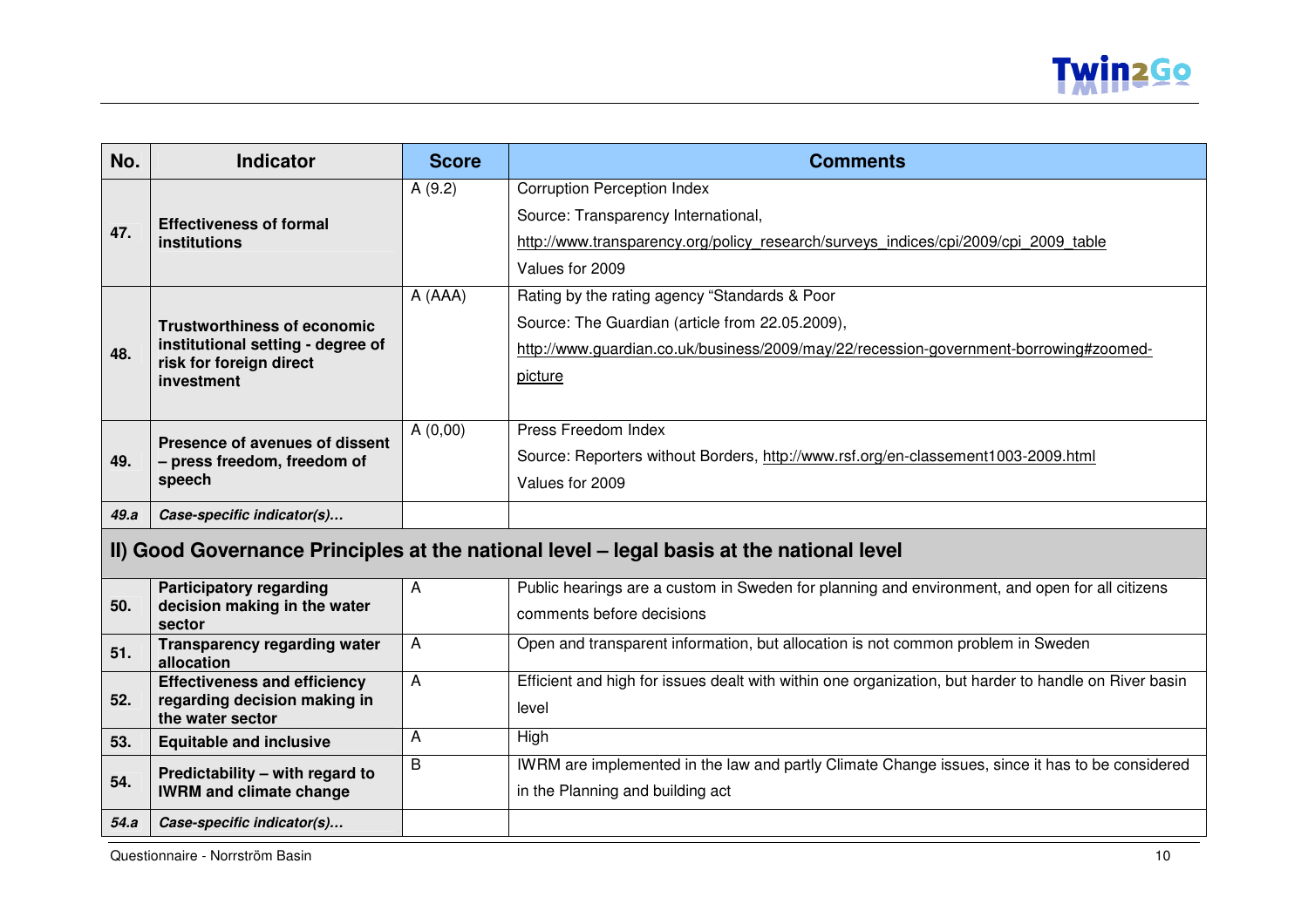

| No. | <b>Indicator</b>                                                               | <b>Score</b> | <b>Comments</b>                                                                                                                                                                                                                                            |  |
|-----|--------------------------------------------------------------------------------|--------------|------------------------------------------------------------------------------------------------------------------------------------------------------------------------------------------------------------------------------------------------------------|--|
|     | III) Environmental dimension                                                   |              |                                                                                                                                                                                                                                                            |  |
| 55. | Köppen-Geiger climate<br>classification (river basin)                          | Cfb          | Source: Kottek, M., J. Grieser, C. Beck, B. Rudolf, and F. Rubel (2006), http://koeppen-geiger.vu-<br>wien.ac.at/present.htm#maps                                                                                                                          |  |
| 56. | <b>Climate Moisture Index</b>                                                  | H            | Source: GWSP Digital Water Atlas (2008), GWSP Digital Water Atlas (2008),<br>http://atlas.gwsp.org/index.php?option=com_wrapper&ltemid=53<br>&id desc=98&itemId desc=63&id ds=146&itemId ds=52<br>&header=Climate%20Moisture%20Index&site=b1 cmi anWSAG1 0 |  |
| 57. | <b>Climate Moisture Index</b><br><b>Coefficient of Variation</b>               | B            | Source: GWSP atlas (2008), http://atlas.gwsp.org/index.php?option=com_wrapper&Itemid=53<br>&id desc=126&itemId desc=63&id ds=171&itemId ds=52&header=Coefficient%20of%20<br>Variation%20for%20Climate%20Moisture%20Index&site=b2 cmi annual cv             |  |
| 58. | Per Capita Equivalent of<br><b>TARWA</b>                                       | B (19,580)   | Source: UNESCO, UN World Water Development Report, http://www.greenfacts.org/en/water-<br>resources/figtableboxes/3.htm<br>Values for 2005                                                                                                                 |  |
| 59. | Average water availability at the<br>river basin level (1995)                  | B (100)      | Source: University of Kassel, WaterGAP 2.0, http://www.env-<br>edu.gr/Documents/World%20Water%20in%202025.pdf                                                                                                                                              |  |
| 60. | Annual renewable water supply<br>per person by river basin (1995)              | A (> 10,000) | Source: World Resources Institute, EarthTrends 2001,<br>http://earthtrends.wri.org/pdf library/maps/2-4 m WaterSupply1995.pdf                                                                                                                              |  |
| 61. | Projected annual renewable<br>water supply per person by<br>river basin (2025) | A            | Source: World Resources Institute, EarthTrends 2001, http://earthtrends.wri.org/pdf library/maps/2-<br>4 m WaterSupply2025.pdf                                                                                                                             |  |
| 62. | <b>Relative Water Stress Index</b>                                             | B            | Source: UNESCO, World Water Development Report II, http://wwdrii.sr.unh.edu/download.html                                                                                                                                                                  |  |
| 63. | <b>Climate Vulnerability Index</b>                                             | A            | Source: Oxford Centre for Water Research (OCWR), 2008-2010,<br>http://ocwr.ouce.ox.ac.uk/research/wmpg/cvi/                                                                                                                                                |  |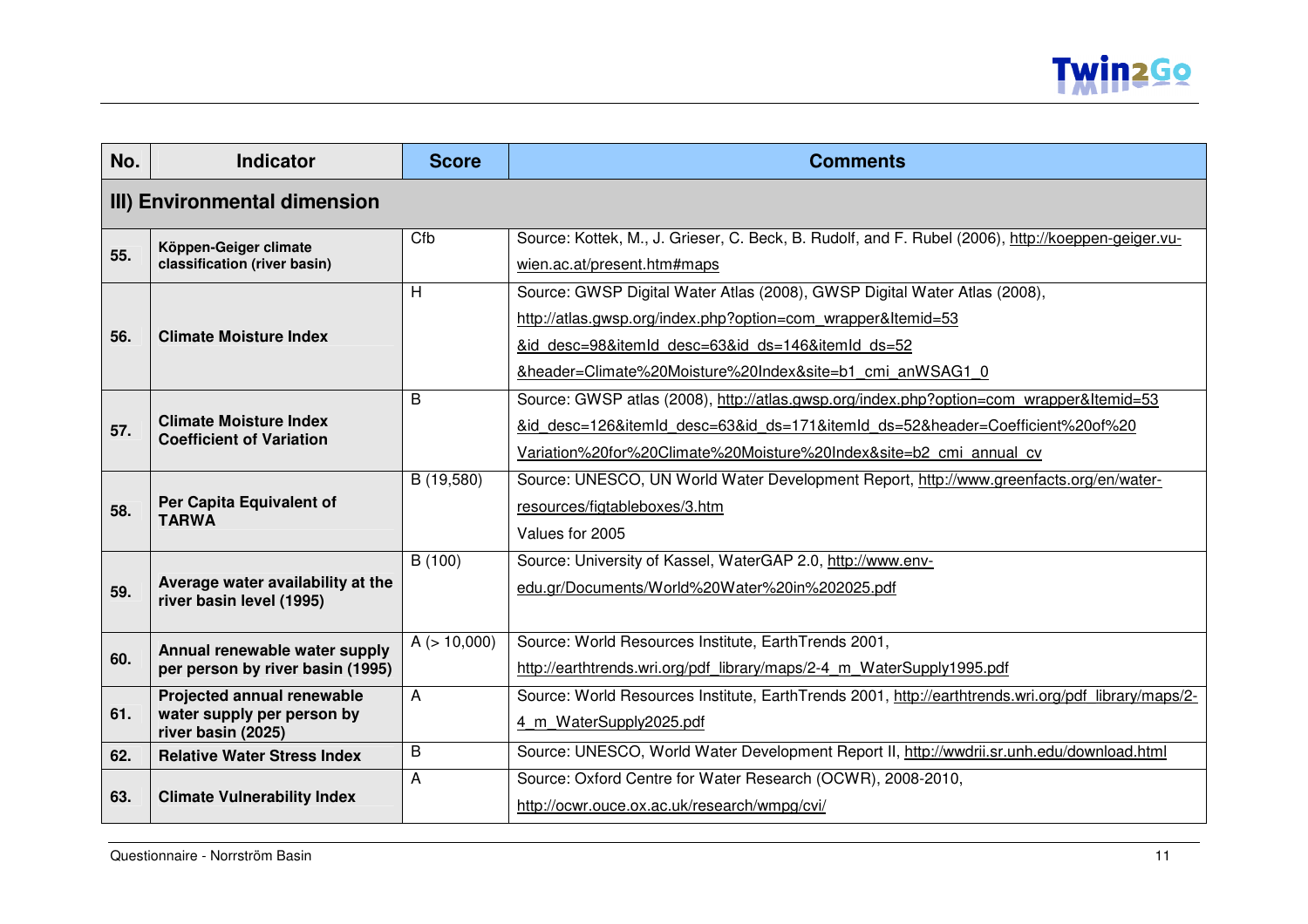

| No.  | <b>Indicator</b>                                                                                    | <b>Score</b> | <b>Comments</b>                                                                                               |
|------|-----------------------------------------------------------------------------------------------------|--------------|---------------------------------------------------------------------------------------------------------------|
| 64.  | Degree to which water quality<br>status restricts usability of<br>users' types                      | A            | <b>WFD RBMP</b>                                                                                               |
| 65.  | <b>Extent of flow and channel</b><br>modification                                                   | B            | Many rivers have regulated flows and physical modifications, many of them have effect on the<br>water quality |
| 66.  | Impact of land-use changes on<br>hydrological processes                                             | B            | Land-use has a great impact on water quality                                                                  |
| 67.  | Uncertainty associated to<br>climate change predictions<br>regarding precipitation for the<br>basin | A            | Source: Illustration from MAGICC-SCENGEN                                                                      |
| 67.a | Case-specific indicator(s)                                                                          |              |                                                                                                               |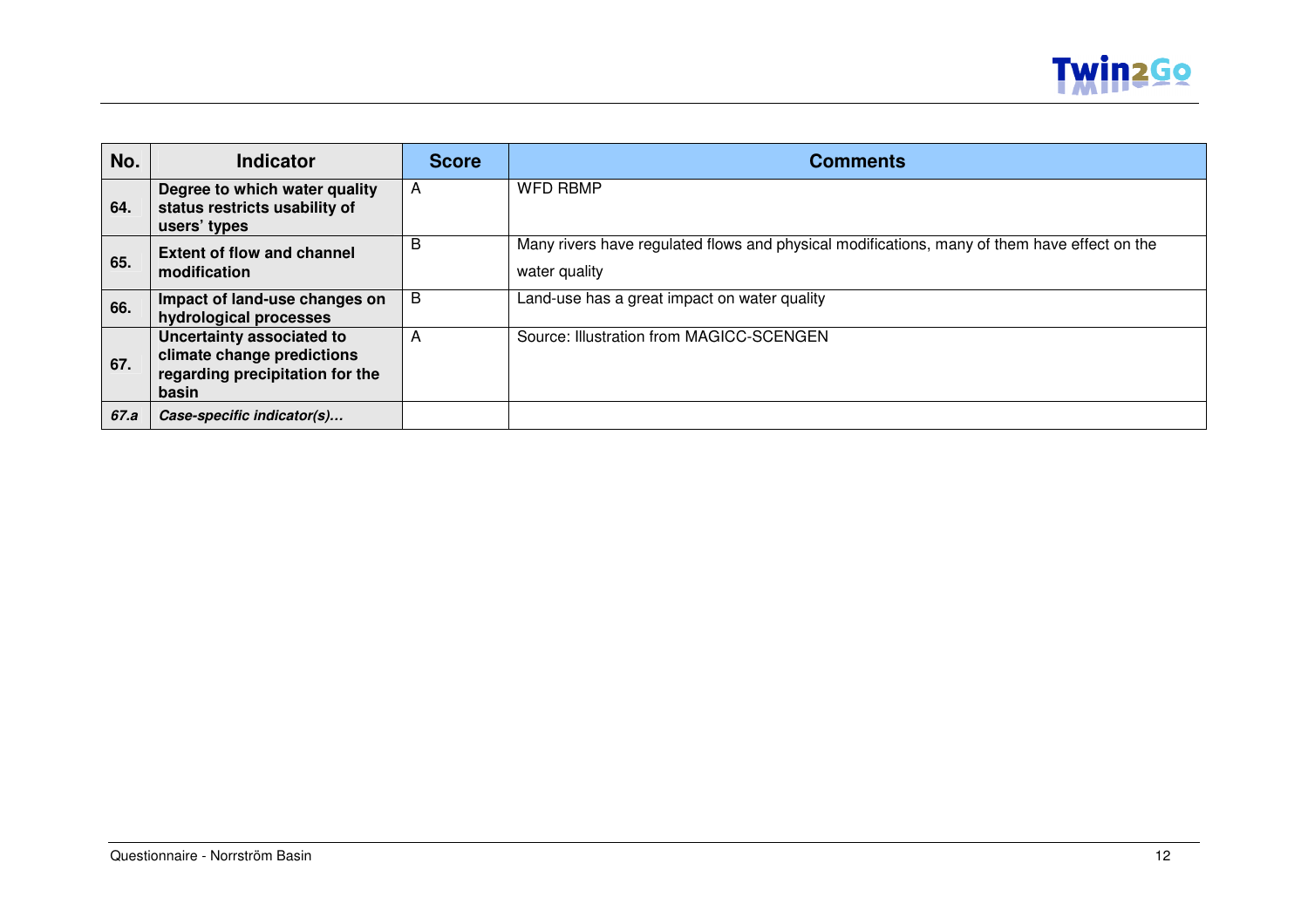

### **C) Performance**

| No.                                                                    | <b>Indicator</b>                                                                             | <b>Score</b> | <b>Comments</b>                                                                                                                                                      |
|------------------------------------------------------------------------|----------------------------------------------------------------------------------------------|--------------|----------------------------------------------------------------------------------------------------------------------------------------------------------------------|
|                                                                        | I) Progress towards stated Goals                                                             |              |                                                                                                                                                                      |
| 68.                                                                    | Progress towards sustainable<br>access to safe drinking water<br>(MDG drinking water target) | A            | Source: WHO & UNICEF (2008), Progress on Drinking Water and Sanitation: Special Focus on<br>Sanitation, http://www.wssinfo.org/en/40_MDG2008.html<br>Values for 2006 |
| 69.                                                                    | Proportion of population with<br>access to improved drinking<br>water                        | A (100%)     | Source: UN statistics of MDG progress, http://mdgs.un.org/unsd/mdg/Data.aspx<br>Values for 2006                                                                      |
| 70.                                                                    | Proportion of rural population<br>with access to improved<br>drinking water                  | A (100%)     | Source: UN statistics of MDG progress, http://mdgs.un.org/unsd/mdg/Data.aspx<br>Values for 2006                                                                      |
| 71.                                                                    | Progress towards sustainable<br>access to basic sanitation<br>(MDG sanitation target)        | A            | Source: WHO & UNICEF (2008), Progress on Drinking Water and Sanitation: Special Focus on<br>Sanitation, http://www.wssinfo.org/en/40_MDG2008.html<br>Values for 2006 |
| 72.                                                                    | Proportion of population with<br>access to improved sanitation<br>facilities                 | A (100%)     | Source: UN statistics of MDG progress, http://mdgs.un.org/unsd/mdg/Data.aspx<br>Values for 2006                                                                      |
| 73.                                                                    | Proportion of rural population<br>with access to improved<br>sanitation facilities           | A (100%)     | Source: UN statistics of MDG progress, http://mdgs.un.org/unsd/mdg/Data.aspx<br>Values for 2006                                                                      |
| 73.a                                                                   | Case-specific indicator(s)                                                                   |              |                                                                                                                                                                      |
| II) Good governance principles as indicators for the process dimension |                                                                                              |              |                                                                                                                                                                      |
|                                                                        | <b>Participatory regarding</b>                                                               | C            | Public hearings are a custom in Sweden for planning and environment, and open for all citizens                                                                       |

|     | <b>Participatory regarding</b>         | Public hearings are a custom in Sweden for planning and environment, and open for all citizens |
|-----|----------------------------------------|------------------------------------------------------------------------------------------------|
| 74. | decision making in the water<br>sector | comments before decisions                                                                      |
|     |                                        |                                                                                                |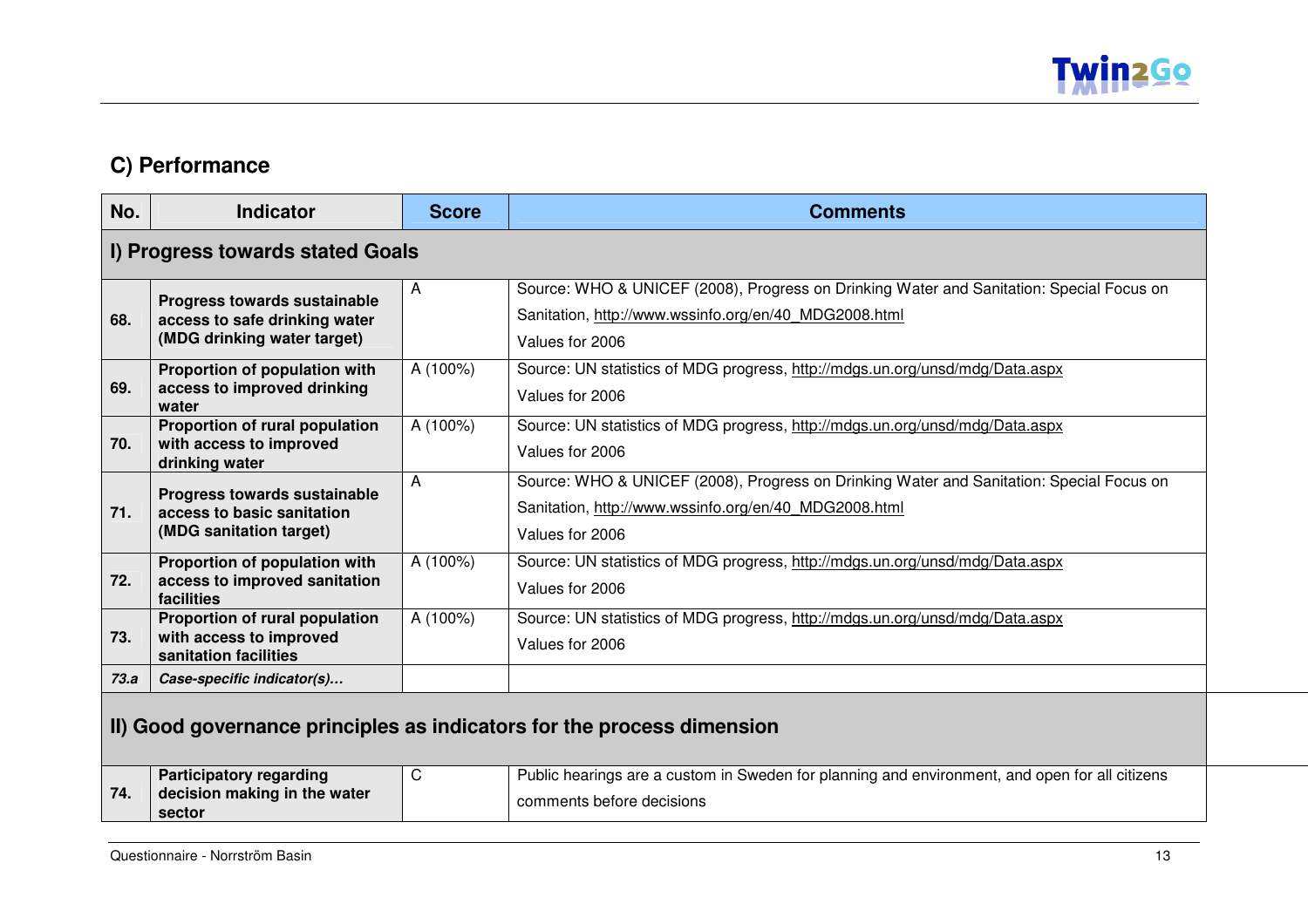

| No.                            | <b>Indicator</b>                                                                                                                            | <b>Score</b> | <b>Comments</b>                                                                                                                                                                     |
|--------------------------------|---------------------------------------------------------------------------------------------------------------------------------------------|--------------|-------------------------------------------------------------------------------------------------------------------------------------------------------------------------------------|
| 75.                            | <b>Transparency regarding water</b><br>allocation                                                                                           | А            | Open and transparent information, but allocation is not common problem in Sweden                                                                                                    |
| 76.                            | <b>Effectiveness and efficiency</b><br>regarding decision making in<br>the water sector                                                     | A            | Efficient and high for issues dealt with within one organization, but harder to handle on River basin<br>level                                                                      |
| 77.                            | <b>Equitable and inclusive</b>                                                                                                              | A            | High                                                                                                                                                                                |
| 78.                            | Predictability - with regard to<br><b>IWRM and climate change</b>                                                                           | C            | IWRM are implemented in the law and partly Climate Change issues, since it has to be considered<br>in the Planning and building act                                                 |
| 78.a                           | Case-specific indicator(s)                                                                                                                  |              |                                                                                                                                                                                     |
| III) Stakeholder participation |                                                                                                                                             |              |                                                                                                                                                                                     |
| 79.                            | Deliberative engagement<br>opportunities                                                                                                    | A            | High                                                                                                                                                                                |
| 80.                            | Inclusiveness of stakeholder<br>participation                                                                                               | A            | High                                                                                                                                                                                |
| 80.a                           | Case-specific indicator(s)                                                                                                                  |              |                                                                                                                                                                                     |
| IV) Response to climate change |                                                                                                                                             |              |                                                                                                                                                                                     |
| 81.                            | <b>Strategy for adaptation to</b><br>climate change in the water<br>sector                                                                  | B            | Climate risks models have been established and are under development, general trends and<br>scenarios are described but uncertainties in data on regional and local level are high. |
| 82.                            | <b>Availability of specific</b><br>knowledge enabling adaptation                                                                            | D            | Climate risks models are under development for different river basins                                                                                                               |
| 83.                            | Awareness of water managers<br>regarding adaptation to climate<br>change                                                                    | B            | High                                                                                                                                                                                |
| 84.                            | <b>Coordinated implementation</b><br>process regarding adaptation<br>to climate change: Program /<br><b>Plan of activities and measures</b> | A            | River Basin Management plan and several other plans and programs are in progress focusing on<br>effects of climate change                                                           |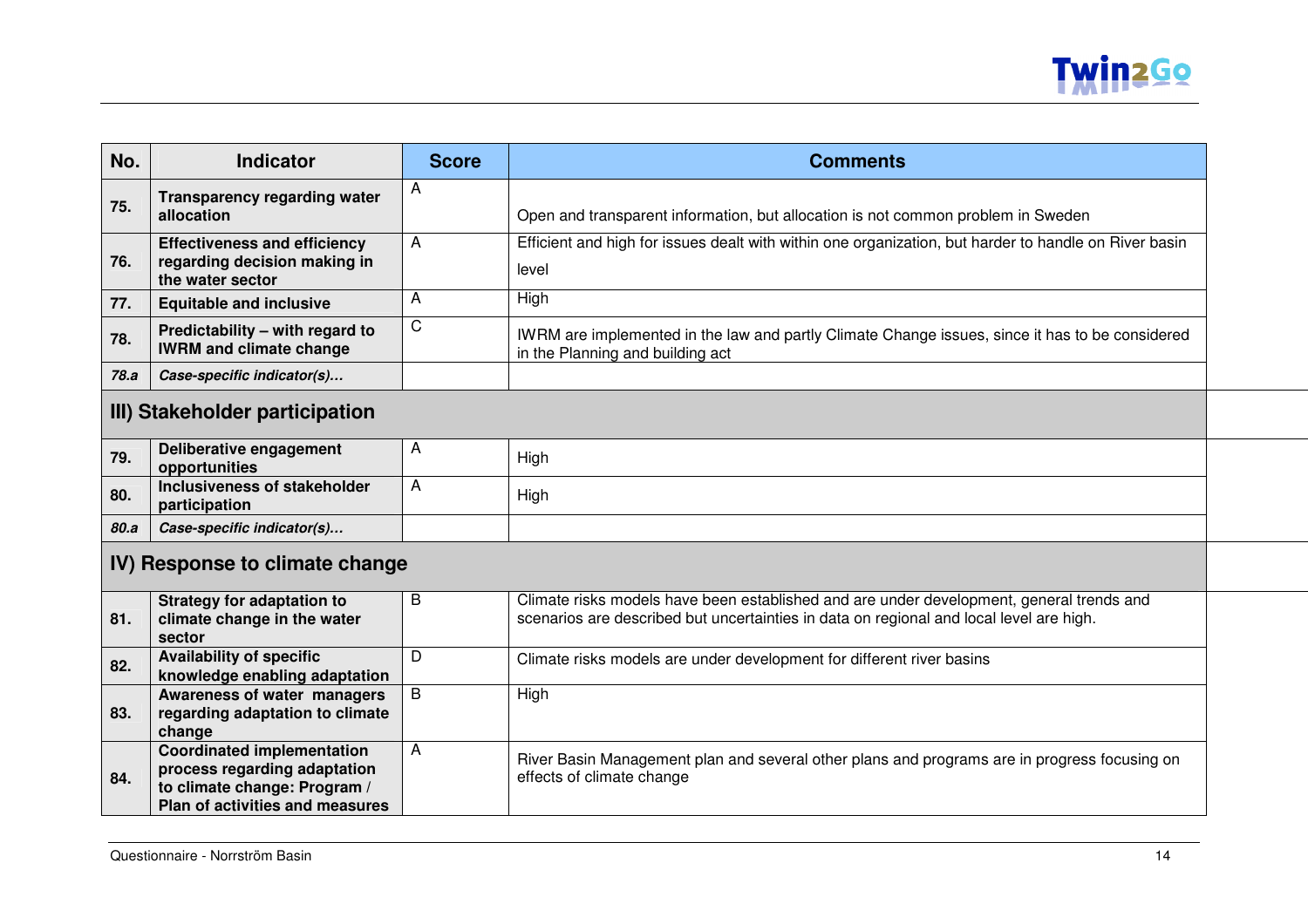

| No.  | <b>Indicator</b>                                                  | <b>Score</b>          | <b>Comments</b>                                                                                                  |
|------|-------------------------------------------------------------------|-----------------------|------------------------------------------------------------------------------------------------------------------|
| 85.  | <b>Operational activities</b><br>(measures)                       |                       | Mapping and planning are in progress                                                                             |
| 86.  | Ways to deal with climate<br>variability (floods and<br>droughts) | $\mathbf{\mathsf{m}}$ | Mapping and planning are in progress, municipalities have the main responsibility for planning and<br>adaptation |
| 86.a | Case-specific indicator(s)                                        |                       |                                                                                                                  |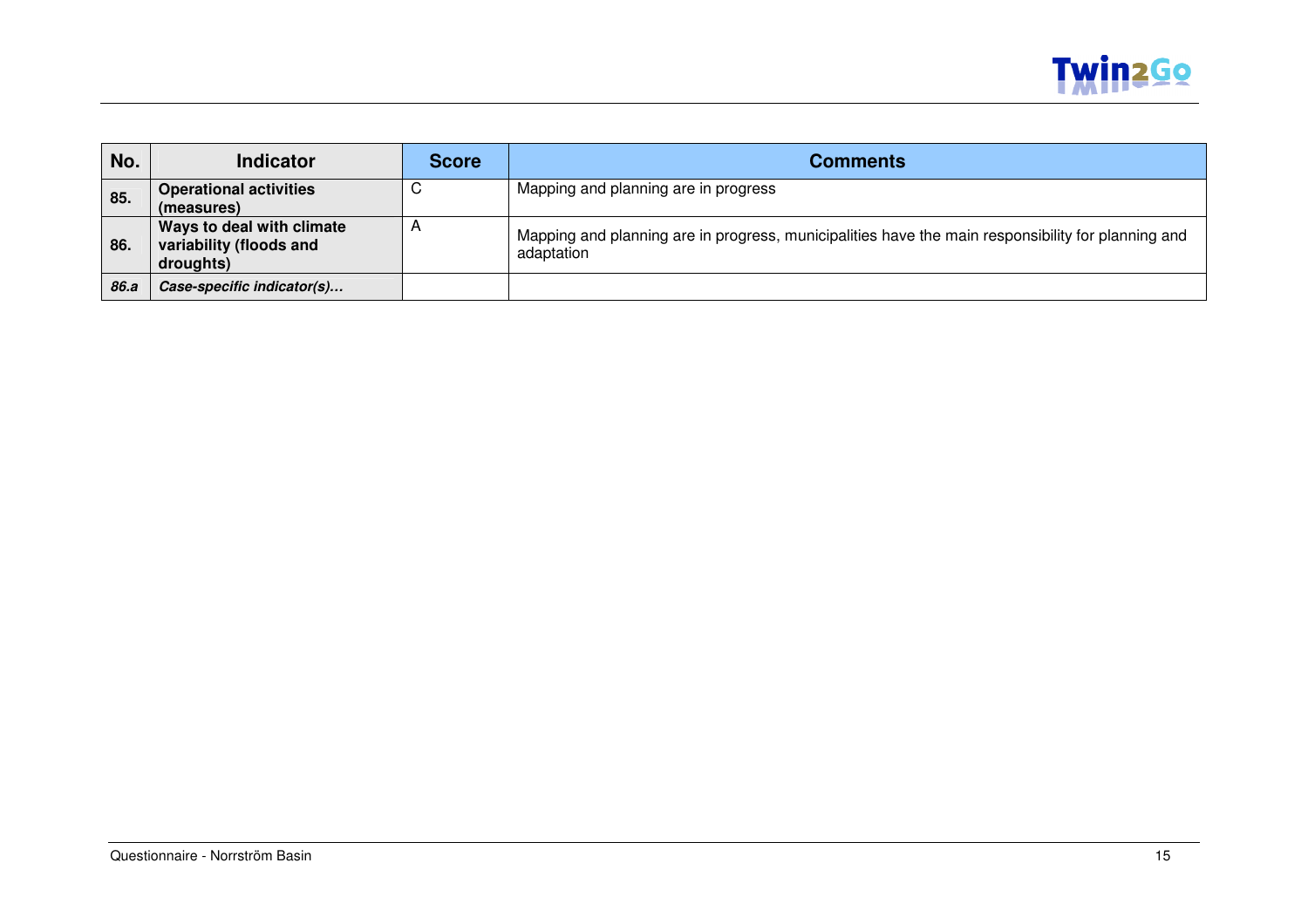

#### **Addendum - Context**

| No.                      | <b>Indicator</b>      | <b>Score</b> | <b>Comments</b>                                                                                      |  |
|--------------------------|-----------------------|--------------|------------------------------------------------------------------------------------------------------|--|
| I) Basin Characteristics |                       |              |                                                                                                      |  |
| 67a                      | <b>Sub-Basin Size</b> |              | Norrstrom is a national River Basin approx 23000 km2, (including coastal waters approx 26000<br>km2) |  |
| 67b                      | Transboundary         |              | Norrstrom is a swedish River Basin                                                                   |  |

#### **Addendum - Performance**

| No.                                                 | <b>Indicator</b>                          | <b>Score</b> | <b>Comments</b>                                                                                                                                                                                                                                                                            |  |  |
|-----------------------------------------------------|-------------------------------------------|--------------|--------------------------------------------------------------------------------------------------------------------------------------------------------------------------------------------------------------------------------------------------------------------------------------------|--|--|
|                                                     | I) Environmental sustainability           |              |                                                                                                                                                                                                                                                                                            |  |  |
| a) State of the water resources and the environment |                                           |              |                                                                                                                                                                                                                                                                                            |  |  |
| 87                                                  | <b>Aquatic biodiversity</b>               | A            | Most species are still in the area, but populations are altered                                                                                                                                                                                                                            |  |  |
| 88                                                  | Invasive exotic species                   | B            | An expert judgement is hard since it depends on definitions of invasive species and impact, but in<br>general there is a minor impact. However, introduction of the American signal crayfish have a<br>strong impact on the normal Swedish crayfish, but it does not change the ecosystem. |  |  |
| 89                                                  | <b>Surface and groundwater</b><br>quality | C            | About 70-80 % of the surface waters do not reach the environmental objectives of the EU Water<br>Framework Directive.<br>Only about 2 % of the groundwaters do not reach the environmental objectives of the EU Water<br>Framework Directive.                                              |  |  |
| 90                                                  | <b>Groundwater use</b>                    | A            | Groundwater abstraction are in balance with recharge for both large and small aquifers.                                                                                                                                                                                                    |  |  |